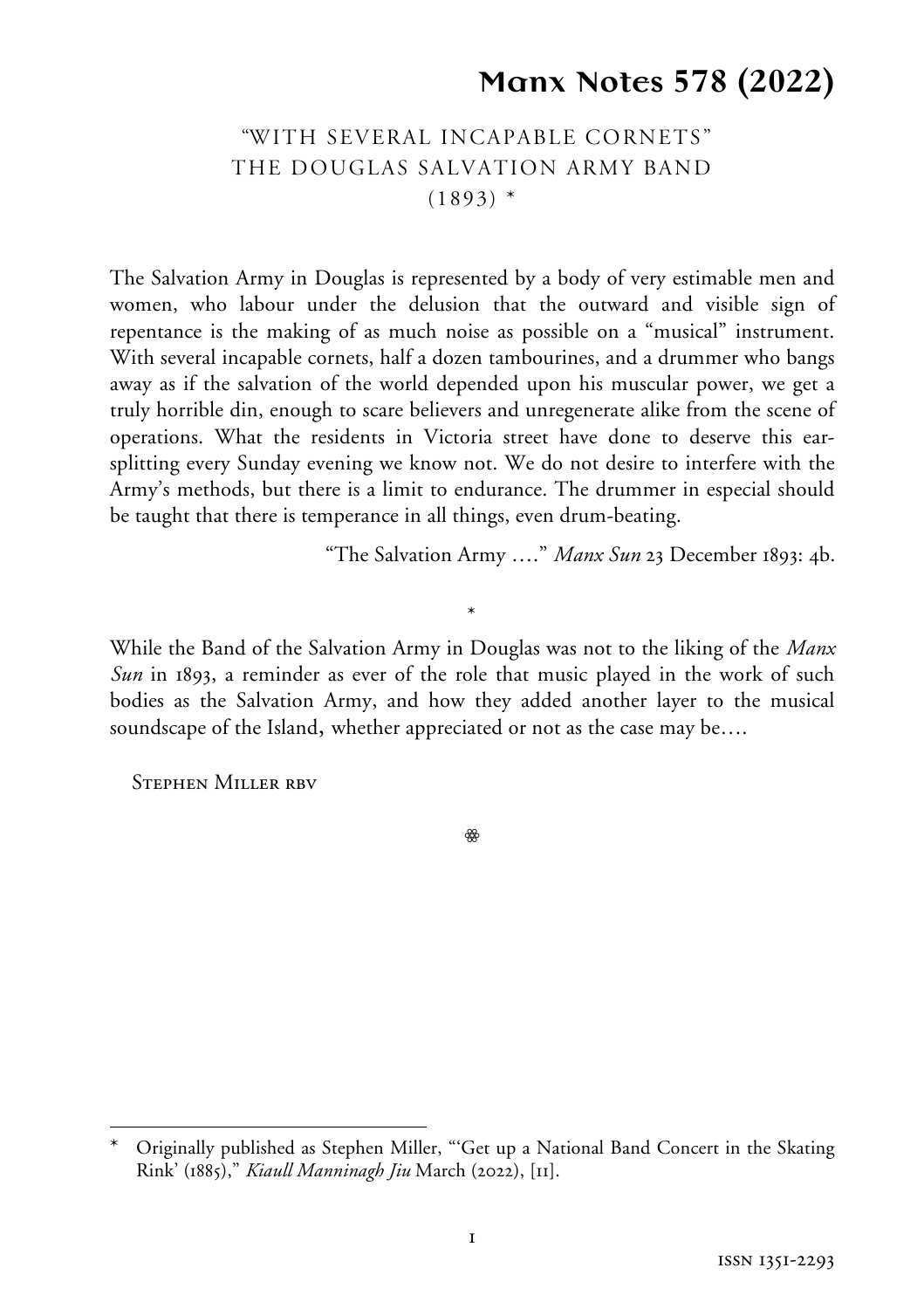## manx notes 500 (2021)